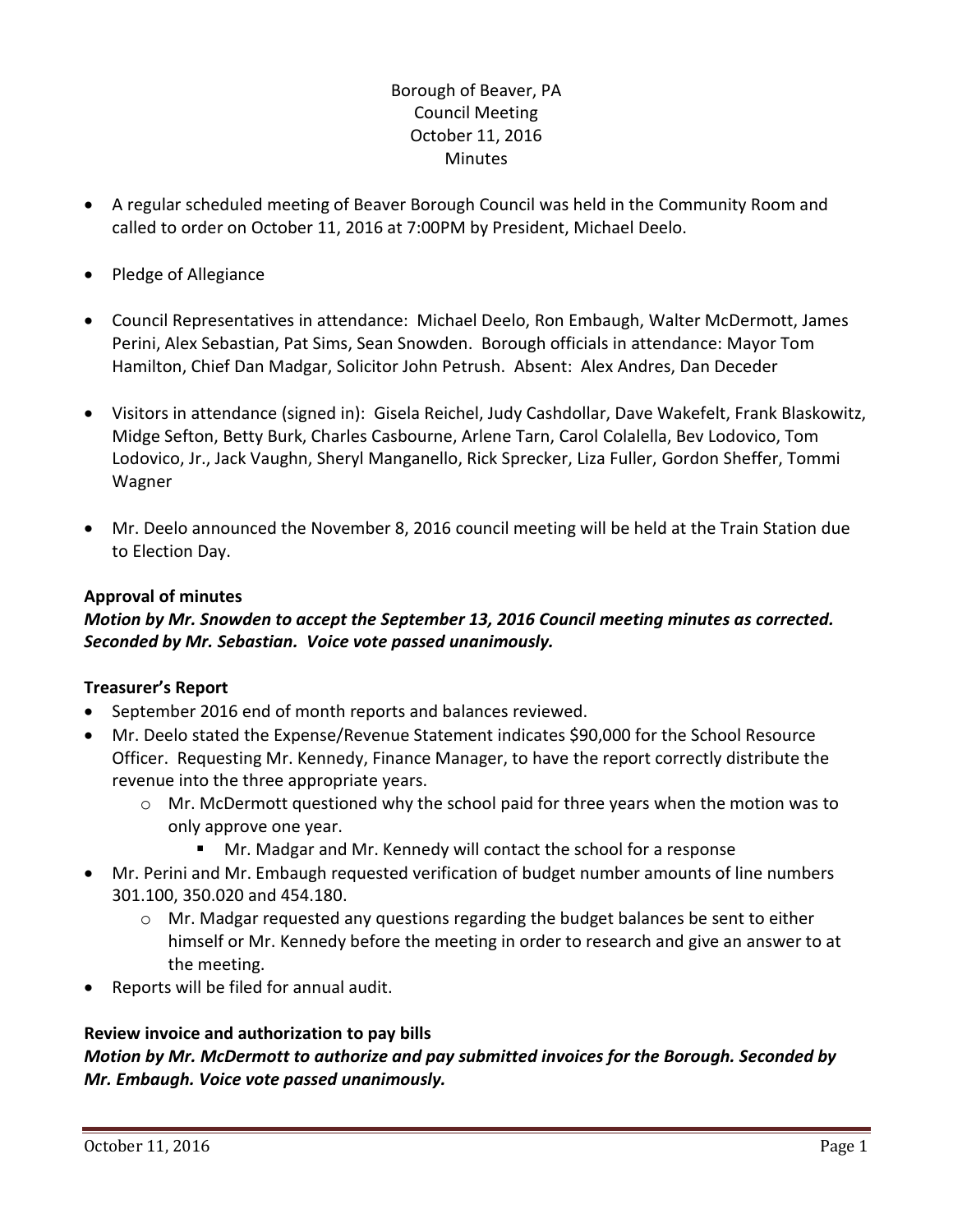### **Public Participation –**

- Carol Colalella, 333 Lincoln Avenue and Diane Wakefield, 445 Wilson Avenue Board of Trustees of the Beaver Area Memorial Library. Appreciates the support received by Council and by the fund raising events. Requests Council to increase funding, if possible, to the library when reviewing the budget this year.
- Gisela Reidiel, 767 5<sup>th</sup> Street Inquiring the status of having the pit outside of Jefferson Trace Apartments fixed.
	- $\circ$  Mr. Madgar stated he would like to have it fixed by the end of the year, the latest may be spring 2017.
- Tom Lodovico, Jr., 780 7<sup>th</sup> Street Inquiring the status of stopping future liquor license being issued
	- o Solicitor Petrush stated he has been in contact with a Pittsburgh Law Firm that specializes in liquor license.
		- Mr. Petrush asked the firm to give their legal opinion of how we can make improvements in the future
			- After reviewing their letter of response last week, the law firm will now move ahead on what will be the most productive for the borough.
- **•** Betty Burke, 888 4<sup>th</sup> Street Questioned if the Liquor Control Board will still issue Beaver Brewing another license in 2017. Also stated how pleased is to see the Post Office has cleaned up the outside of their building.
	- o Mr. Petrush stated the entire file of information has been turned over to the law firm for review. If they see that any action can be taken, they will inform us.
- Frank Blaskowitz, 385 Navigation Street Thanked the police chief and officers for their service to our community. Also questioned if there were any local residents in the recent drug raid, if so could the residents be made aware of who they are.
	- o Chief Madgar stated the police department gives all the information to the court system.
- Liza Fuller, 354 Buffalo Street Is on the Planning Commission and have had residents ask if more activities could be held in the park areas. The Planning Commission requests a line item be added to the 2017 budget to hire a design consultant to review the parks and offer suggestions. This request is consistent with the recently approved Comprehensive Plan. Amount requested is not to exceed \$10,000.
	- o Mr. Deelo referring the request to the Finance Committee

# **Reports – Commissions**

**Council of Governments (COG) –** No report

## **Business District Authority –**

- September 2016 meeting minutes enclosed in council packet
- Mr. Snowden stated several residents have requested handicap parking spots. He will forward the information to the Code Enforcement Committee.

## **Civil Service Commission –** Reported by Midge Sefton

- No meeting held in August
- Next meeting will be held on October 12, 2016 at 2:00PM to work on Rules and Regulations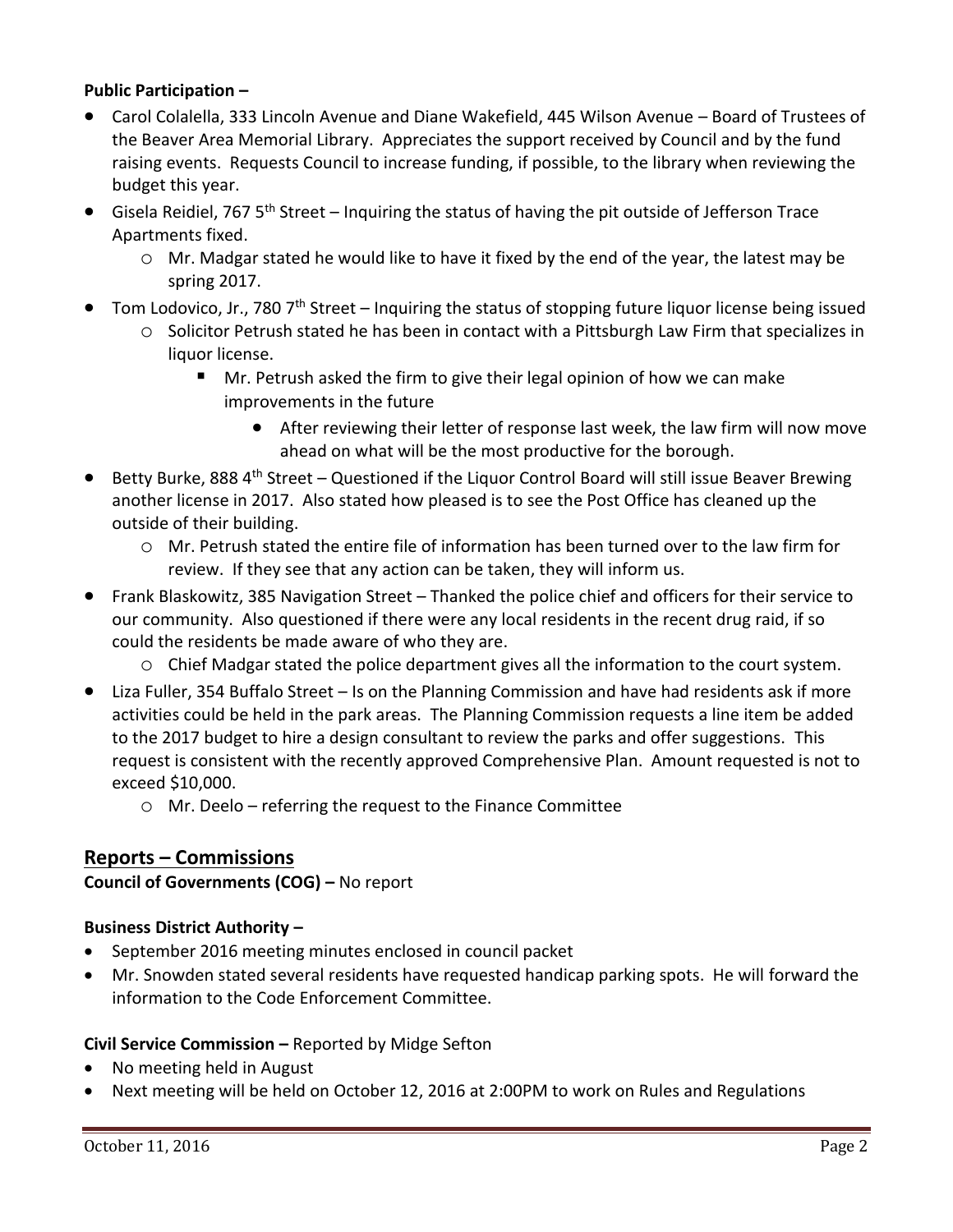## **Zoning Hearing Board –** Reported by Rick Sprecker

- Two Zoning Hearings will be held in the Community Room on October 25, 2016 at 7:00PM
	- 396 Fourth Street Seeking a variance from section 1076.B.1.a in the Beaver Borough zoning ordinance for the enlargement of a non-conforming use.
	- 394 College Avenue Seeking variances from section 504.D.1.a, 504.D.2.a.ii and 504.D.3 in the Beaver Borough zoning ordinance related to minimum front, side and rear yard setback distances.
		- $\circ$  Mr. Deelo requested for Mr. Sprecker to confirm that this address is not listed on the Resource Inventory as a contributing structure.

### **Planning Commission –**

July 18, 2016 and Draft of September 19, 2016 meeting minutes enclosed in council packet

### **Tree Commission –** Reported by Frank Blaskowitz

- August 22, 2016 meeting minutes enclosed in council packet
- Report titled Streetscape Trees dated September 2016 distributed and explained to council
	- $\circ$  Requests a couple council members meet with the Shade Tree Commission members to review the budget requests for 2017.
		- Mr. Deelo stated all budget requests need to be submitted by the end of the week

### **Code Enforcement Officer Report –** Reported by Mr. Sprecker

September 2016 report enclosed in council packet

### **Historic Architectural Review Board (HARB) –** Reported by Robert Rice

September 22, 2016 meeting minutes distributed

# **Council Committee Reports**

**Public Safety –** Reported by Mr. Snowden

- Reviewed the September 28, 2016 meeting minutes enclosed in council packet
- Preliminary talks with Chief Madgar and the school district to have a town hall meeting by January regarding drug awareness

### **Finance –** Reported by Mr. Perini

Reviewed the September 21, 2016 meeting minutes enclosed in council packet

### **Highway –** Reported by Mr. McDermott

- No meeting in September
- Martone Engineering report dated September 28, 2016 regarding Summary of August 5, 2016 meeting to review roads to be repaved in 2017 and 2018 enclosed in council packet

**General Government –** No meeting held in September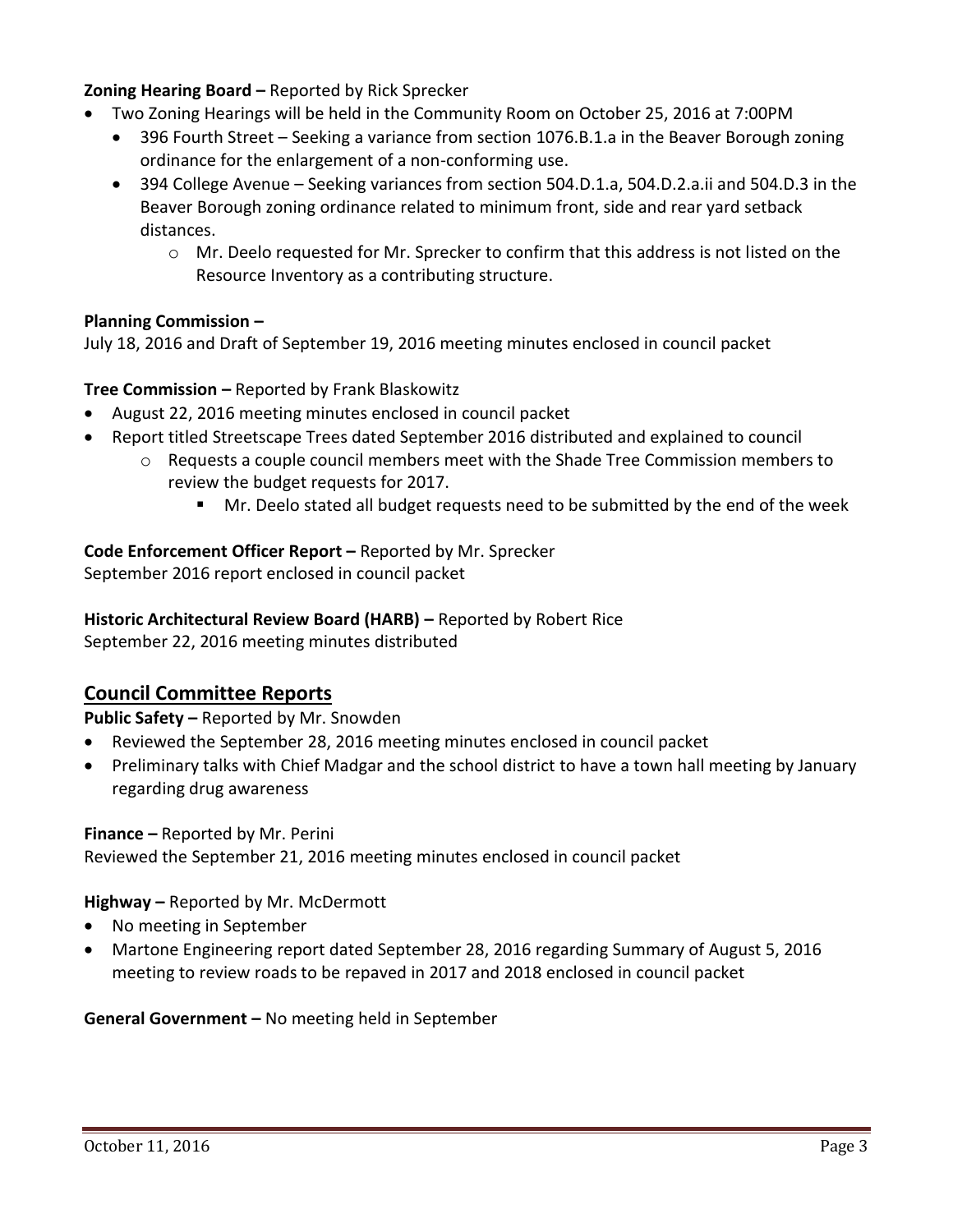## **Code Enforcement –** Reported by Mr. Sebastian

- September 26, 2016 meeting minutes enclosed in council packet
- Mr. Madgar updated progress of Rental Registration Program
	- o Met with New Brighton to review their process
	- $\circ$  Should be able to run the program without any additional staff

#### **Recreation –**

October 4, 2016 meeting minutes enclosed in council packet

#### **Water & Sewer –** Reported by Mr. Sims

September 21, 2016 meeting minutes enclosed in council packet

### **Reports**

**Manager's Report –** Reported by Chief Madgar Reviewed the September 2016 report enclosed in council packet

#### **President's Report –**

November 8<sup>th</sup> council meeting will be held at the Train Station due to Election Day

**Mayor Hamilton – No report** 

**Police Chief Madgar –** No report

**Fire Department –** No report

**Emergency Management Coordinator - No report** 

#### **Borough Engineer and Water/Sewer Engineer –** September 2016 monthly reports enclosed in council packet

#### **Solicitor Petrush –**

- Several items worked on:
	- o Proposed road salt storage shed
	- o Claims for real estate tax exemptions
	- o Beer sales

### **Old Business**

**Motion – Ordinance amending Chapter 15 relating to Motor Vehicles and Traffic** *Motion by Mr. McDermott that Council approve the attached ordinance amending Chapter 15, Part 2 of the Code of Ordinances, relating to Motor Vehicles and Traffic. Section 302.1 entitled Angle Parking Required on Portion of Certain Streets; and Section 304 entitled Parking Prohibited at All Times in Certain Locations. Seconded by Mr. Snowden. Voice vote passed unanimously.*